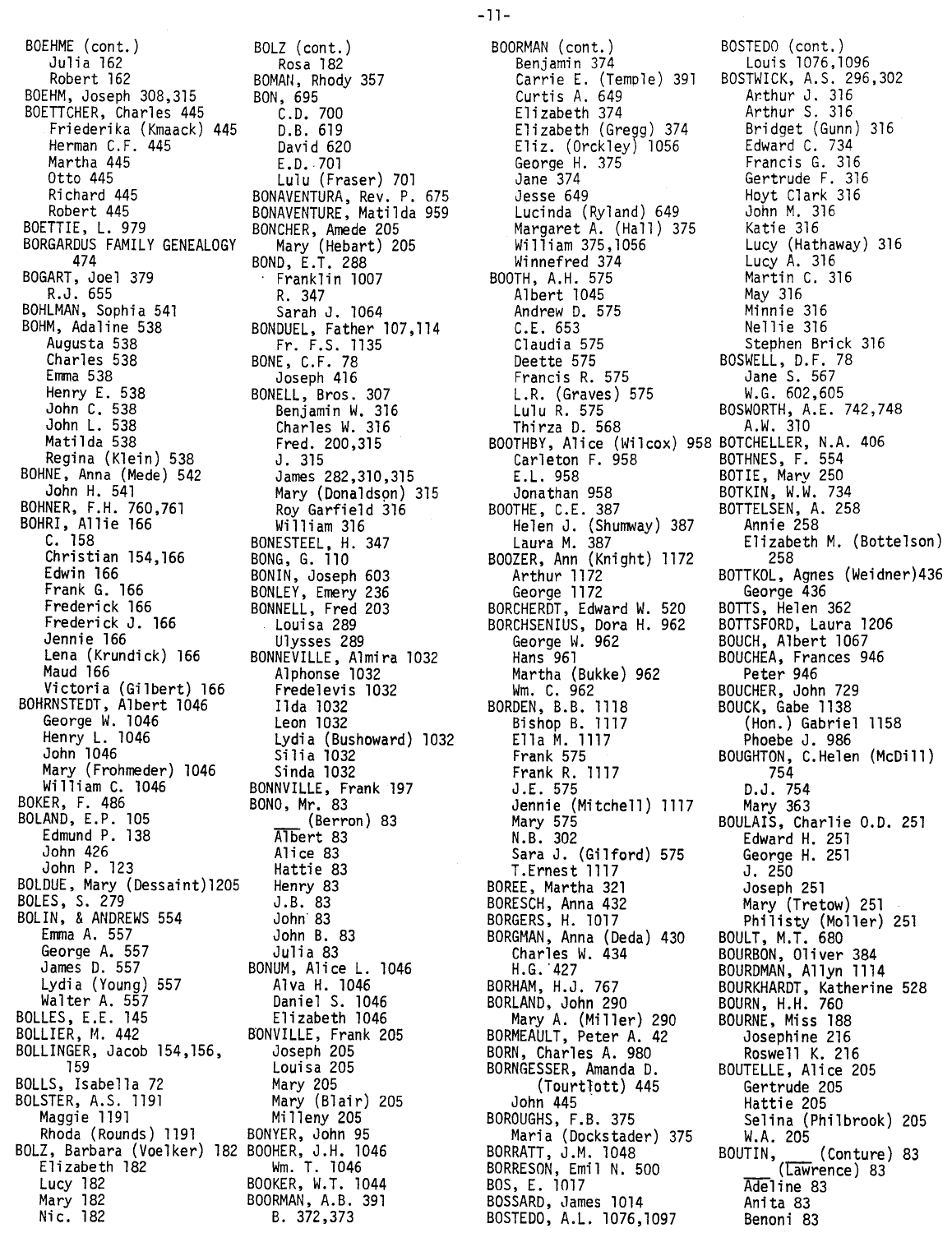BOUTIN (cont.) Charlotte (Leihy) 84 Clara 83 Duffy 82,83 Edward 83 Emily 83 F. 79,82 Felis<sup>83</sup> Fe1isF. 83 Frank 83 James 83 Joseph C. 83 Lafayette 83 Lucy 83<br>Lydia 72 Lydia 72 Mary 83 Mary (Landre) 83 Mary J. 85 N. 82,83 Nelson 70,79,82,83 Nettie 83 Solomon 83 Walter 83 BOUTWELL, Rev. 75,724 BOUVILLE, Jean Baptiste 1034 BOVEE, John I. 666 BOW, N.W. 364 O.W. 348,349 BOWE, Catherine (Dunner)316 Jeremiah 316 Mary R. 207<br>Michael A. 316 Michael A. 316 BOWEN, A.B. 682,1132 D. 1162 Dora (Randall) 331 Phoebe 1161 Wm. 1007 Mrs. William 331 BOWERMAN, 246 Sarah J. 1064 BOWKER, A.S. (Miss) 637 Abraham 637 BOWLER, M.S. 314 Mrs. Mary F. 314 BOWLES, E.E. 143 Harvey 1044 R.W. 627,631 BOWMAN, Blanche B. 316 Calesta (Thompson) 1091 Ella 410 Emma 1215 F.J. 403 Fred N. 1111 Mrs. Hannah 247 J.A. 486 Martha 700 Martha L. 1143 Mattie I. (Baker) 316 Nicholas 700 Olive 700 Oscar 1091 S.W. 401,408 Sophia 343 Thomas O. 316 William S. 316 BOWRING, Thomas D. 141 BOWRON, 1171,718 John 722 Joseph 210,723 Martha E. 210 BOWYER, John 726

BOYCE, Josephine 1042 Laura J. 320 BOYCOTT, SUMMER, HAYES Co. 489 BOYD, John 1075 Letitia 324 Robert D. 67 Wm. 700 Wm.,Jr.700 Wm.H.C. 105 BOYDEN, 579 C.E. 632 E.E. 631 Jennie (Mrs.) 638<br>N.B. 301 N.B. 301 P.Q. 949,951 BOYER, John 94 BOYINGTON, E.T. 368 H.D. 368 John 1045 Lucretia 1149 BOYLAN, Patrick 151 Sarah (Meara) 151 BOYLE, Anna A. 639 Ellen (Hedge) 639 Henry 977 J.H. 182 James B. 639 James C. 639 Lewis C. 639 Mahala (Carey) 639 Zippora (Binkley) 639 BOYLER, John 379 BOYLES, William 55 BOYNTON, Caroline 1170 Charles H. 1171 Elmore G. 365 Fred 380 Julia (Woodward) 365 N.W. 1115 Napoleon 365 Pickens 614 Sarah H. (Sanders) 365 BRAASCH, Fred 541 Sophia (Hansen) 541 Wm. 979 BRAATZ, Ada H. 557 Albert A. 557 Amil F. 557 August 557 Emma E. 557 Mary (Jacobi) 557 Matilda 563 Matilda L. 557 Otto H. 557 Robert R. 557 BRABANT, Beatrice 436 BRACKET, James M. 158 BRACKETT, Charles W. 316 Francis 1096 Frank E. 316 George P. 718 Harvey J. 316 J.M. 200,202,307,335 James M. 302,303,316 John W. 316 Joseph M. 316 Joseph W. 316 Kate L. 316 Lucina A. (Hamilton) 316 Mrs. Lydia M. 316 Marian A. 335

BRACKETT (cont.) BRANCH, Emma (Dykens) 421<br>Marion A. 316 J.R. 278 Marion A. 316 J.R. 278 Seward W. 316 James R. 279 BRADBURY, A.R. 656 Lyman T. (M.D.) 421<br>Andrew R. 602 BRAND, Eliza 1107 Andrew R. 602 BRAND, Eliza (107) BRADEEN, Mary A. (l400d)227 BRANDEIS, F. (Tweles) 526 R.W. 200,227 Jonas L. 526 W.W. 203 BRANDENBERG, Alpheus N. 1040 BRADEMEYER, Miss 182 Catherine (Sclutman) 104t<br>BRADEORD, Mr. 278 Catherine A.M. 1046 BRADFORD, Mr. 278 Catherine A.M. 1046 Aletha W. (Snow) 385 Elizabeth 1046 Alice M. 986 Mary A.S. 1046<br>Allie M. (Burnham) 339 Nathaniel 0. 1046 Allie M. (Burnham) 339<br>Angia 385 Archie E. 339 Charles 1008 BRANDENBURG, A.M. 1036,1043<br>
Clinton E. 339 BRANDES, Charles 428<br>
Dewitt A. 1008 BRANDMEYER, Magdalena 1212<br>
Elbridge 339,407 BRANDS, Anna (Rose) 557<br>
Elmer M. 986 Belle 557 Clinton E. 339 BRANDES, Charles 428 Dewitt A. 1008 BRANDMEYER, Magdalena 1212 Elmer M. 986 Belle 557 Emily 425 David H. 557 Emma C. (Fletcher) 339 J.X. 544 Frank J. 1008 Jacob I. 557 Geo. W. 970,986,1008 Jacob X. 557 Ira A. 986,1008 Jane (Bachelor) 557 Ira B. 296,338,339,340 Mary 557 J.T. 385 Wm. G. 557 J.W. 385,Co.383,& Son 385BRANDSTAD, Arthur 316 Joseph 385,1008 Emma 316 Lovina A. (Burnham) 339 Oswald 316 Martin E. 1008<br>Nelson 969 Nelson 969 BRANDT, Albert 557 Sadie M. 339 C.F. 620 Sarah (Brezee) 986 Sarah (Sweeting) 986,1008 Ida (Dolson) 635 Wm. N. 1008 Mary 1156 BRADISH, Mr. 493 Otto 557 Wm. N. 1008<br>BRADISH, Mr. 493<br>Capt. A.B. 1181<br>F.P. 486 F.P. 486 BRANHAM, Mr. 275 Katie (Clinton) 1181 G.S. 194,274,299 Mary J. 1184<br>
BRADLEY, Mr. 959<br>
C.J. 552<br>
BRASCH, Sophia 2 BRADLEY, Mr. 959 BRANT, George W. 703 C.J. 552 BRASCH, Sophia 265 Carrie (Robbins) 1139 BRASTELL, A.B. 1201 Charles 643 BRAUM, Anton 161 Chloe 1181 BRAUNS, A. 130 Henry 643 August 110 Josiah 643 Mrs. M.M. 130 N.C. 279 BRAWLEY, A. 728,1108 N.C. 279 BRAWLEY, A. 728,1108<br>S.W. 1020 Abraham 106,729,732,733,<br>W.A. 1139 736,747,748,758,759 W.A. 1139 736,747,748,758,759 Wm. 643 Jennie 758<br>Sarah 758 BRADO, Eleanor 1030<br>BRADSHAW, Anna 624 BRADSHAW, Anna 624 BRAWNLEE, James T. 168 C.B. 232 BRAYTON, Edward K. 289 P.L Co. 269 Kate (Schaaf) 289 BRADT, G.E. 1055 L.J. 349 BRADY, Capt. 716 Libbie 289 BRAEM, Jacob 154 Lizzie J. 1159 BRAGG, E.S. 1077 Mabel 289 BRAHN, Mary A. 418 BRAZEAU, A. 1202 BRAINARD, L.B. 1001 Alexander 659,665 BR\INERD, F.O. 403,408 F.X. 659<br>James 1134 Maggie 1: BRALEY, Silas 213 Samuel 659<br>BRAMAN, Emeline 643 BRAZELTON, R. BRAMAN, Emeline 643 BRAZELTON, R.C. 1021 M. 350 Reed C. 983<br>Martha J. 30 BREASMEISTER, A BRAN, Emeline A. 247

Thaddeus 1046<br>Wm. H.H. 1046 Elbridge 339, Anna (Rose) 557<br>Belle 557<br>Belle 557 Mary (Hansen) 316<br>Oswald 316 Albert F. 635<br>C.F. 620 Maggie 1202 BREASMEISTER, Amelia 1139<br>Charles 1139 Clara 1139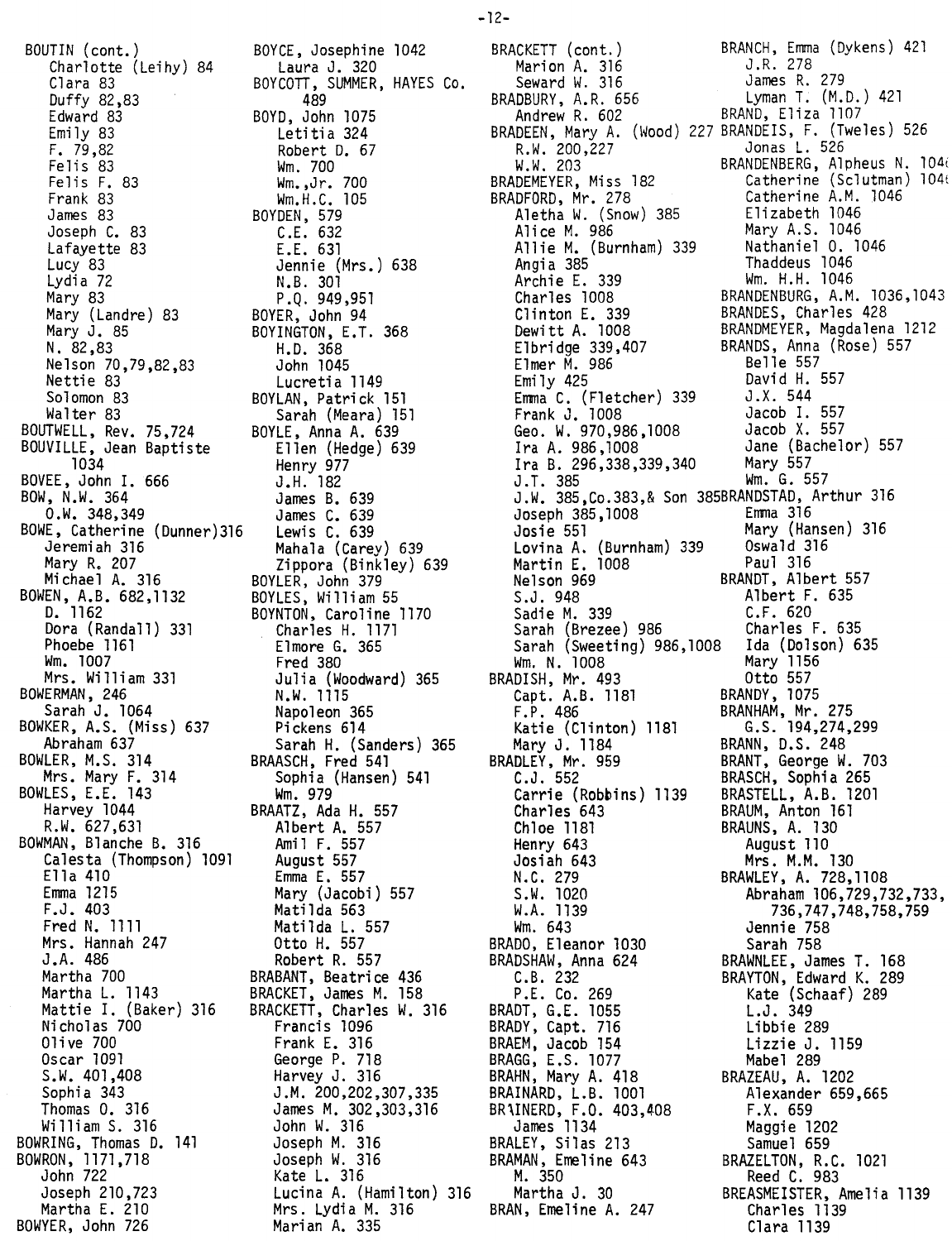BREASMEISTER (cont.) BREWSTER, L.D. 201 Edwin 1139 Mary F. 315 Henry 1139 Roxana 379 Hy. 1139 BREZEE, Sarah A. 986 Louisa 1139 BRICE, O.J.B. 110 Sophia (Leibar) 1139 BRICKELS, Rev. L.F. 1210 Wm. 1139 BRICKLEY, 1076 BREBANT, Margaret 64 BRICKNER, G.H. 1000 BRECHTEL, Theresa (Fischer) BRIDGE, Alena 998 986 Charles C. 1139 Wm. 986 Kate M. 446 BRECKENAGE, John 379 Laura (Wright) 1139 BREDEMEYER, John 972 Loyal M. 1139 BREDEMYER, Fred. 249 Rollin 1139 BREDENTHAL, 1043 Royal C. 1139 BREED, Alexander K. 178 S.M. 1139 Anna (Crane) 1040 BRIDGEMAN, James T. 1000 Elizabeth A. (Fadner)178 BRIDGMAN, S. 351 Frank B. 178 BRIER, W.J. 1008 George D. 178 BRIGGABOOS, William 160,161 J.E. 1090 BRIGGEBOOS, Christina 162 Mary R. 179 Ju1ia 162 BREEN, James 1117 Meno 162 John 1117 Ursilla (Menly) 162 Julia 1017 William 162 Mary (Moody) 1117 BRIGGS, A.B. 678 BREENEAU, J.R. 544 Addie (Garnett) 343 BREES, A.J. 238  $\overline{A}$  Alta A. 375  $\overline{A}$ BREESE, Chloe M. 210 Ambrose 343 L. 745 Ann (Eldridge) 343 BREHM, Herman 249 Asa G. 1056 BREHMER, Otto 688 B.W. 372 BREITZMANN, Julius 970 Bert W. 375 BREMMER, Bertha 761 Carl W. 1204 Charles 761 Caroline (Tyrell) 1056 Etta B. 761 David 1091 F.W. 1207 Della C. 1056 Helen E. 563 Dwight 343 Louisa (Waters) 761 E.T. 549 Phillip 760,761 Edgar 343 Wm. 747 Elizabeth 1056 BREMMINGTON, William 140 Emma R. 548 BRENKEG, Christina 72 F.W. 682 BRENNAN, B.B. 151 G.H. 448 Catherine (Sullivan) 150 H.P. 1082,1091 Julia (Dunn) 151 Harry A. 1056 Mary 319 Harvey 1204 Maurice B. 150 Isaac 1053,1056 Thomas 629 J.P. 554 BRENNON, M.B. 106 Jacob 375 BRESEE, Darius 199,316 Jason 148 Miss E.T. 243 Jeanette (Phillips) 148 Jennie S. (Webley) 316 John.D. 1007 John 316 L.L. 700 Oscar E. 316 L.W. 1134.1139 BRETHER. Elizabeth 994 M.N. 373 BRETT. Dr. 112 Marcia 960 B.C. 110,116,123 Mariah 1056 BREVOORT, Maj. 97 Mrs. Mary 1091 H.B. 97 Mary (Reilly) 1091 Henry B. 95,103 Mary C. (Wood) 375 BREWER, Alice (French) 283. Mary W. (Zue11) 375 284 P.R. 372.375,390 B.S. 422,423 W.H. 766 G.R. 281 Warren S. 1056 George R. 283 BRIGHAM, E. 55 Mrs. George R. 284 L.W. 468 Harvey 401 BRIGHT. (Pub.) 1133 John 370 store 1043 BREWIN, John F. 1036 C.M. 1080

J.T. 288

BRIGHT (cont.) Lucy 1052 MOORE & HAYES 271 & WITHEE 233 BRIGHTMAN. Betsey (Denison) 320 Chas. 320 Ida 551 Nancy 357 BRIGHTON. William 73 BRIGNER, Sarah E. 640 BRILL, Miss 185 Christina (Schmitt) 150 John C. 150 BRIMI, Charles E.L. 316 Frederick 316 Lena (Larson) 316 Louis 316 Mary 316 Syver E. 316 BRINNAN, J. 587 BRINTNALL, J.M. 390 BRISBAN, Judge 271 BRISBOIS, B.W. 459 Joseph 468 BRISLEY, Elizabeth 1150 BRISTOL, settlement 422 Dr. 736 BRITTON. D.W. 110,117 Solomon 117. & Son 117 BRIX. Engelbert 1111 Genevieve (Bardolf) 1111 John 1111 Julia (Michaeloski) 1111 Magdalena (Adnes) 1111 BROCK, A.J. 572 Elias 693,703 BROCKETT, Sarah Ann 664 BROCKLIN, James 77.78 BROCKMANN, J.H. 433 BROCKWAY, E.L. 228.398.403 BRODISH & TURNER 487 BRODOUSKY, Frank 1027 Minnie (Dupke) 1027 BROIDEN, Addie (Armstrong) 247 Mrs. J. 247 BRONSON, 620 Alfred 640,1048 Ira 460,469 Isaac 347 Lucy 686 R.P. 1201 SLAUGHTER Co. 269 BRONSKY, Amelia M. 205 Anna W. (Cummings) 205 J .C. 205 John J. 205 Lucy M. 205 BROOK, Elizabeth 1149 George M. 107 BROOKS, 623 A.H. 68 Augusta 259 Bela 269 Caroline (Abbott) 605 David 270,271 Harriet 666 Hiram 321 J.1. 221 J.N. 363

BROOKS (cont.) J.R. 605 Jerome 975 Mary 572 N.W. 969 Odgen 769 S.S. 1123 Samuel L. 1122 Sarah F. 748 W.C. 1055 BROOKES. Mary 639 BROSSOIT. Lina 568 BROST, Margaret 261 BROTHERTON, Susan 363 BROTHERTOWN settlement 1122 BROTHERS. D.D. 384 D.J. 686 BROTT, Arthur 249 Betsey A. (Stevens) 249 Della 249 Frank 249 BROUDES. Augusta 179 BROUGHTON, Charlotte 1057 Eugene 1053 James 1052 John C. 669 BROW. Sydney 420 BROWING, Capt. 97 BROWN, Mr. 97 Rev. 950 (Stine) 188 (\_\_) Becker 188<br>A. 236 A.B. 676 A.C. 581,583,582,587 Abbie L 316 Ada C. (Langdon) 222 Adam 1172 Adele N. 337 Alfretta 222 Almira T. 240 Anderson W. 748 Anna (Faft) 343 Anna (Hanchett) 749 Attie E. 1116 Augustus C. 586 Aurelia P. 328 B.F. 247,410,631 Mrs. B.F. 246 B.J. 104 Belle 749 Beriah 232 Bertha Mower 343 Bridget 151 C.K. 200 C.O. 1076,1103 Carrie 1144 Charles Lee 343 Clara 548 Claudius V. 526 Cornelia (Doe) 1139 D. 613 D.C. 747 Mrs. D.P. 747 Daniel 969 Daniel E. 115,316 Darius 337 Deborah 754 DeWitt C. 735 LF. 410 E.L. 557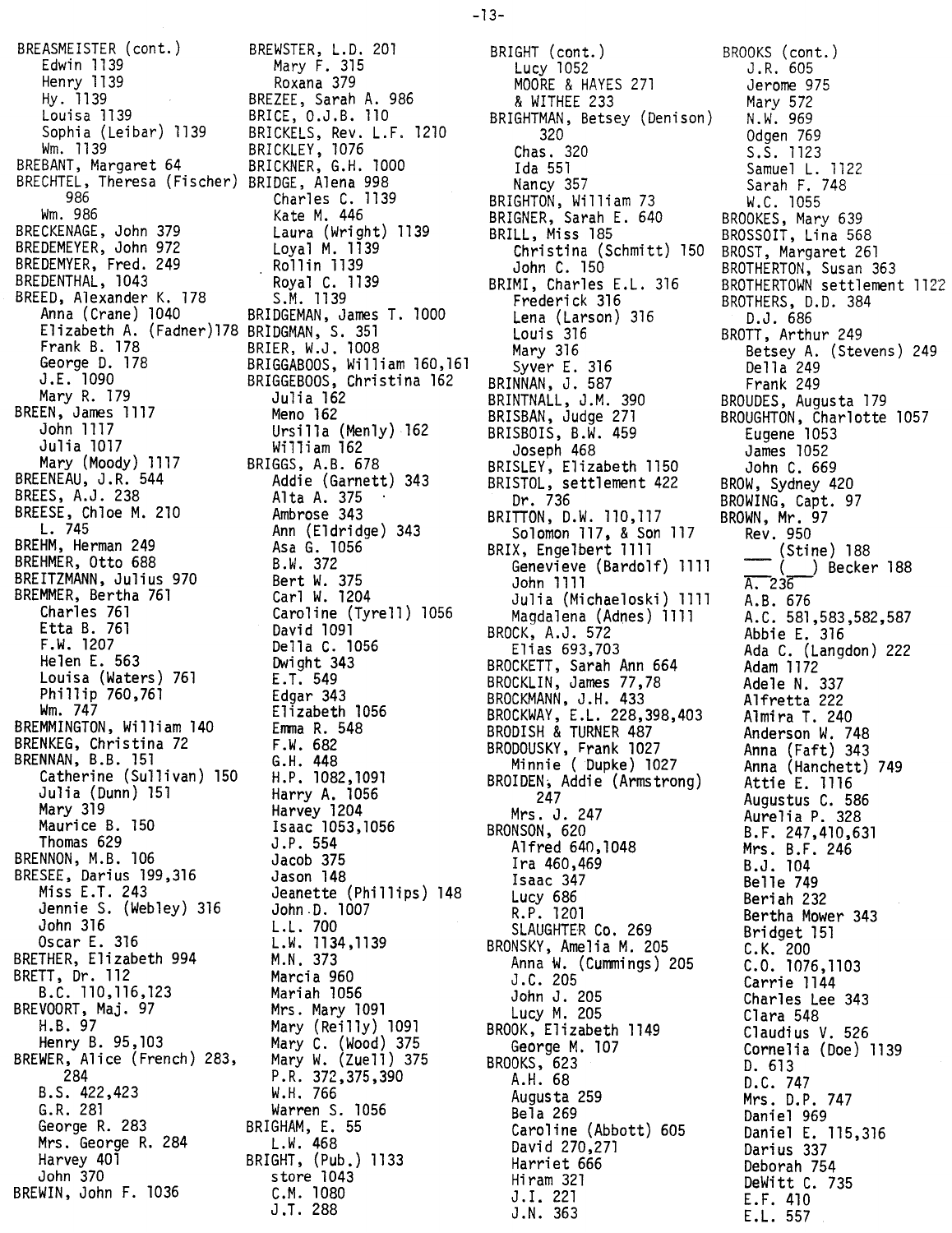BROWN (cont.) Mrs. E.P. 343 Edith F. 749 Edward 222,515 Edward D. 749 Edward H. 222 Edward O. 749 Edward R. 526 Elbert L. 316 Elenora (Fay) 343 Eletta 1178 Elizabeth 392,1119 Elizabeth (Haber) 1172 Elizabeth R. 241 Ella M. 343 Ellen 1012 Elsie 721 Ephraim 313 F.A. 622,627,630 Florence 749 Frances E. 1002 Frank 1027 Frederick Dill 343 G.D. 279 G.W.L. 371 George 385,1027 George W. 403 Gussie 333 H. 154,169,615 Mrs. H. 321 H.F. 104,105 Harry 714<br>Harry F. 105 Harry F. 105 Helen (Anderson) 749 Hen rietta 241 Henry W. 526 Hiram 1043 Ira 1089,1093 Isaac 615,1095,1096 Isabel 1176 Isabella 1150 J. 247 Mrs. J.A. 372 J.D. 714 J.H. 221,949,951 J.J. 969,976,974 J.W. 744 Jacob 95,1172 James 73 James C. 105 James H. 343 James R. 1018 Jane D. (Young) 345 Jedediah 972,1123 Jennie E. (Lee) 316 Jessie L. 316 Joel 619 Johanna (Muir) 766 John 109,247,264,547 John H. 222 Joseph 116 Joseph R. 946,947 Joseph Thorp 316 Joshua 969 Julia 1172 Julia (Myer) 749 Kate 1142 Kate Ellen 1019 L.C. 597 L.E. (Miss) 1085 Lavara S. 749

BROWN (cont.) Lettie 989<br>Lewis 1023,1026,1027 Lewis 1023,1026,1027 Mrs. Lewis (Cleaiber) 1027 Mrs. Lewis (Hart) 1027 BROWNELL, Geo. W. 724 Louisa 999 BROWNWALL, Abel 372 Louisa (Wilson) 1018 BROZELTON, Reed C. 972 Lulu E. 316 BRUCE, Mr. 244 Luther D. 749 Alanson C. 205 Mabel 316 C.B. 712 Mary 345 E.W. 712 Mary A. 148,526 Mary E. (Manter) 205 Mary B.S. (Sawyer) 313 Wm. 976 Mary E.(Poppleton) 264 Wm. H. 106 Mary E. (Tiernan) 316 BRUCKMAN, 182 Mary Ward 1204 BRUEGGER, Mary 163 Maude 246 Wm. 429<br>May 749 Mars BRUEMMER, Mila C. (Eaton) 222<br>N.M. 699 N.M. 699 Henry 434 Nancy (Phelps) 321 Louis 427,429 Neal 552 Louisa (Demzean) 434 Nellie L. 749 BRUENGGER, Rev. H. 237 Nettie (Chandler) 410 BRUENN, Christian 701 Olive (Randall) 343 Ophelia (Forward) 679<br>Orlando 694<br>Oscar 952<br>Oscar 109 Orlando 694 BRUIN, Theodore 1170 Oscar 952 BRUINS & BURKART 121 P. 408 BRULE, J. 236 Percilla (Nettleton) 714 BRULEY, Emery 239 Peter L. 732 BRUMQUEST, Wm. 1076 R.C. 1131 BRUNCKHORST, Frank 429 Ralph D. 749 BRUNDAGE, A.A. 1197,1201 Rosanna (Richey) 526 E.B. 1197,1202 Rufus,Jr. 1139 J.N. 1196,1197,1200, Rufus C. 1139 1201,1205 S. 200 BRUNDES, Charles 429 S.E. 415 J.R. 552 Mrs. S.E. 415 Jeremiah R. 557 S.O. 279 BRUNELLE, A.J. 277 Sally 358 BRUNER, Rosey 431 Samuel 199 BRUNET, 193 Samuel H. 69 Jean 192-93 Sarah 574 BRUNETTE, Dominick 103 Sarah (Horton) 1204 BRUNK, Sarah 336 Sarah E. 526 BRUNN, Fred. 280 Sidney E. 416,417 BRUNNER, Edward J. 317 Sophia 1172 George 429 Stephen 196,200,222,313 Joseph 537 T.W. 679 BRUNQUEST, Wm. 655,659 Theodore 1172 BRUNS, Rev. 1052 Theodore,Jr. 1172 C.D. 1027 Thomas 390 Clara (Springer) 1027 V. 738 Matilda 532 Viola 1027 BRUNSKI, Ernst 342 W.L. 116,140,604 BRUNSON,Alfred 194 Walter 487,489,765,766 B. 268<br>Mrs Walter (Whitney) 495 Benjamin W. 194 Mrs Walter (Whitney) 495 Walter D. 749 G.A. 1080,1081 Webster E. 749 BRUSCH, Anton 528<br>Whitman 1191 BRUSCHERT, Amelia 432 Whitman 1191 BRUSCHERT, Amelia 432 William Doe 1139 BRUSETTE, Francis 543 Wm. H. 526,1204 Jane 543

Mathias 188 BRUEMER, Mary (Reeder) 429 BRYANT; Erasmus P. 1002 BRUEMMER, Amelia (Weilep)<br>349 Nicholas 368 Henrietta (Panzer) 701 Henry 701<br>Lizette 701<br>BRUERIN, C. 699 Peris 409 Philomena (Beauchamp)239 Mrs. S. 311 BRUNEAU, Ellen (Smith) 557 Valentine 729,730,737,758 BRUNSCHWEILER, G.L. 67,583 BRUSH, Charles R. 578 BRUSIE, Elizabeth C. 1006 BROWNE, E.L. 1076,1081, 1084,1086 S.L. 1076

BRUSNEHAN, P.J. 573 BRUSNIHAN, Patsey 572 BRUSS, Charles 185 Leonora 185 Louisa (Hansen) 185 BRUST, Peter 1014 BRYAN, Anna E. 1145 Charles H. 283 Earnest B. 283 J.A. 1181 Rev. James T. 423 Hon. John A. 1145 Julia A. 283 L.D. 1181 Thomas J. 283 Vienna A. (McCarty) 283 Frances (Brown) 1002 Helen L. 1002 Jesse R. 1022 John R. 1002 R.C. 408 BRYCE, Jane 166 BUARIEA, Moses 760 BUB, Peter 1015 BUCHANAN, Ann 141 Daniel 205 James 400 BUCHARMA, Joseph 109 BUCHEN, Caroline 988 BUCHHEIM, Albert 986 Dora (Minckner) 986 Emil 986 Hedwig 986' Herman 979,986 Matilda 986 BUCHLEY, John 161 BUCHOLTZ, A. 1111 BUCK BROS. 688 BUCK, Rev. 470 Benjamin 1196 Charles 341 Fred 1209 H .A. 363,401 J.S. 669 J.V. 681 Mary 435 Mary B. 750 Mrs. N.S. 309 S .N. 527 W.W. 401 BUCKALO, Samuel 946,947 BUCKER, Hiram 946 BUCKINGHAM, Nellie M. 326 W.B. 748 W.W. 740 BUCKLEY, Eliza 317 Elizabeth 187 John 1112 Thomas 378 BUCKLIN, Mary M. 598 BUCKMAN, A.T. 151 Charles 338 Olive (Wilson) 151 BUCKNAM, Emma 262<br>BUCKSTAFF, Bros. ! BUCKSTAFF, Bros. 573,1130 Aaron 1139 Daisy M. 1139 David C. 1139 Esther 1139 Eugene 1139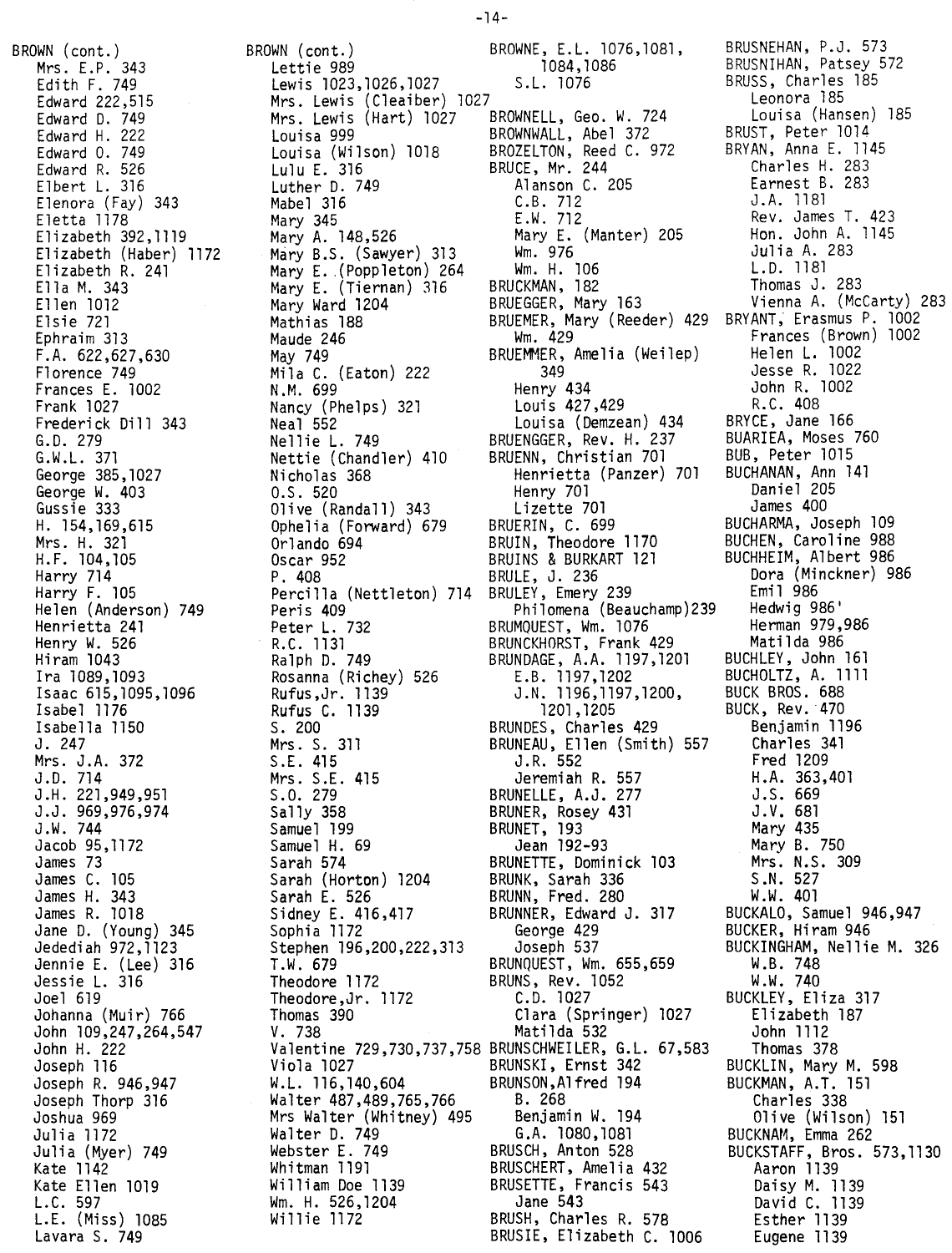BUCKSTAFF (cont.)<br>Frances 1139 BULLEN, Mr. 269 John, Jr. 1139 Clarie A. 317 Lavina (Hopkins) 1139 Lavina (Hopkins) 1139 Hattie C. 317 Mary (Shepard) 1139 Millie M. 317 Mary (Shepard) 1139 Millie M. 317  $M \sim 1139$  Susie R. 317 Note: H. 1139 BULLIS, E.C. 1215<br>Pobent 1130 Robert 1139 Eliza 1217<br>Robert 1130 Eliza 1217 Sarah (Abrams) 1139 Frank 1215 Sarah (Hopkins) 1139 Laura 1215 PULLIMATER, MOLLIE 200 Mary 1215 BUEHLER, C. 154 BULLOCK, Mrs. D.S. 249 BUEL, A.J. 951 L, A.J. 951<br>R.B. 313<br>R.B. 313 error barnet 557  $R = 357$  Barnet 557  $\begin{array}{ccc} \texttt{Bern} & \texttt{Sim} & \texttt{Com} \\ \texttt{Fun} & \texttt{Sim} & \texttt{Com} \end{array}$ eli 352 Bessie 291 John L. 604,586 Clarissa (Simons) 557  $\frac{1}{1000}$   $\frac{1}{1000}$   $\frac{1}{1000}$   $\frac{1}{1000}$   $\frac{1}{1000}$   $\frac{1}{1000}$   $\frac{1}{1000}$ BUELLESBACH, Mary 314 E.L. 443,552  $B = \begin{bmatrix} 1150a & 557c & 101a & 101c & 101c & 101c & 101c & 101c & 101c & 101c & 101c & 101c & 101c & 101c & 101c & 101c & 101c & 101c & 101c & 101c & 101c & 101c & 101c & 101c & 101c & 101c & 101c & 101c & 101c & 101c & 101c & 101c & 101c & 101c & 101c &$ G.M. 1013 Eliza (Webb) 291  $B = \begin{bmatrix} B & B & B \\ C & D & D \\ D & D & D \end{bmatrix}$ Eranklin E. 557<br>BUERGTATTE Avenue – Franklin E. 557  $\frac{1}{2}$ Bueno Francisco Gile O. 169 (Gennrich) 526 Grace 291 F.C. SECTED F.C. SECTED FREEDENT LEE 169 F.C. 526 Herbert Lee 1by<br>BUESTRIN, Emily 1167 M.R. 277,281,291<br>BUETTNER, C.H. 772 Mary E. 557<br>BUFFAM, George 734 Maud A. 291<br>PUEEINGTON Byron A. 317 Menzus 694  $\frac{B}{B}$  C.H. 772 Mary E. 557 BUFFAM, George 734 Maud A. 291 BUFFINGTON, Byron A. 317 Menzus 694  $M1$ arence m. 317 Milan 291  $G.S. 302,305$  Minnie (Morse) 169 portrait 317 417<br>Ida C. 317 Phoebe Ida C. 317 Phoebe 1103  $\frac{1}{2}$ aiah 317 W.H. 416  $P$   $\mu$ m. H. 417 Mrs. Sophia 317 BUNDY, C.S. 280,283 BUGBEE, Ann (Pickering)1052 E.B. 277,283,287  $\frac{1032}{104}$  Mrs. E.B. 280 Louisa 1047 Egbert G. 296 BUGH, Capt. 349 Reubena (Macauley) 283  $\frac{10}{352}$  436 BUGLE, J.S. 1114 Daniel T. 1217 BUH, Father 68 Felix 436 BUHMAN, Annie 610 J.A. 949 BUHSE, Henry C. 515,526 W.T. 712 ary 560 BUNN, Judge 1047 BUKKE, Martha 962 Addie 1047 Mary 560<br>
Mary 560<br>
BUKKE, Martha 962<br>
BUKKE, Martha 962<br>
BULING, Prof. 528<br>
BULING, Prof. 528<br>
David L. 1115<br>
BULL, George C. 173<br>
J.Q.A. 245<br>
H.S. 1037<br>
H.S. 1037 BULL, George C. 173<br>J.Q.A. 245 J.Q.A. 245 H.S. 1037 Ole 311 Henry L. 1063 BULLARD, Mr. 276<br>C.E. 633 C.E. 633 Romanzo 1043,1059 Eugene 275,303 BUNNELL, claim 469 H.D. 351 Dr. 472 Mrs. L. 309 M.S. 370 Lorenzo 284 Wm. 1034,1042 Mr./Mrs. Lorenzo 275 681 ary V. 284 Louis 681 Virginia 275 BURBACH, Charles 360

Frances 1139 Adeline S. (Shaw) 317 George 1139 Charles A. 305,317,333 John Allen 1139  $E$ 11za M. (Howes) 317 George A. 296,301,317, BUNCE, Caroline (Ostrander) John 1115 BUNKER, Adelle (Thebeaudeau) Wm. A. 108,349,352 Christina (Mallett) 436 Mrs. Lorenzo 281 BUONINI, Elizabeth (Hartung)

S. 1095 Willard 566 BURBANT, Carrie C. 357 BURBEY, Alfred A. 1031 Andrew 1031 Clara 1031 L.A. 1031 Lewis E. 1031 Margaret (Ellie) 1031 Mary Elizabeth 1031 BURCE. LYdia A. 343 BURCH. Cynthia (Randall)320 George B. 386,Co. 385 Edgar H. 317 Newe 11 281 ,283 Mrs. Paul 320 BURCHARD, Harrison 401 BURCHURDI, Ed. 901 BURDICK, Adelia J. (Philips)BURMEISTER, Byron 526 148 C.F. 951 C.R. 659 Frankie 148 J.C. 347 Joseph C. 349 Laura 1187 Lill A. 449<br>Martha 720 Martha 720 BURDITI, A. 317 Mary J. (Pond) 317 Wilson A. 317 BURDON, Stephan 109 BURG, Aggie 370 BURGER, Henry B. 526 Mary (Esslinger) 526 & RAND 522 BURGESS, Ann J. 162 F. 239 George E. 162 Hattie 162 John 155,161.162.694 G.H. 1060 Mary 162 Rachael (Evans) 162 Mrs. W.H. 238 William 236 William A. 162 BURGETT. Frank 513 BURGHARDT, Frank 123 BURK, C.E. 983 Charles 201 Charles E. 986 John 986 M.J. 673 W.H. 983 Wm. H. 986 BURKARD, Anton 111,113 Fred. 113 H.A. 113 BURKART, Anton 105,110 BURKE, D. 429 Emily (Meyer) 429 Fannie (Carriel) 720 Gratia 290 James 239 Lawson 720 Nettie 287 P. 256 Thales 290 BURKHART, Kate 129 BURLAP, Andrew 307 BURLER, Mr. 166

BURLEY, L.A. 1031 BURLINGAME, Amelia 635 Augustus 635 Lauraette (Coleorave)635 Lyman R. 653 Margaret (Starkweather) 635 Walter 348 Wm. 635 BURLINGHAM, Ada 317 Adela A. (Jackson) 317 Andrew 235 Earl L. 317 Emmette LeMoyne 317 P.H. 317 BURLINGHAME, Selecta 38 BURMASTER, Emma 526 BURNELL, Carrie (Morgan) 1139 George W. 1123,1136,1139 Levi 498 BURNER, Susan 1191 BURNET, Harriet 535 ,Jean 227 BURNETT, Mr. 143 Dave 546 David C. 557 Eleanor (Haskins) 557 F.A. 200 Louise (Stahl) 557 Martha J. 211 Matthew 141 Samuel D. 557 Sarah E. 319 W.A. 719 BURNETTE, L.C. 147 BURNHAM, Alice O. 110 Allie M. 339 Annie (Ruggles) 1139 Lovina A. 339 Marcus 1101 N. 280 N.R. 1139 Phoebe (Folsom) 1101 BURNHART, J.R. 964 BURNS, Lt.Gov. 469,471,47 Mr. 505 A. 1131 D. 610 D.M. 134,136,137 David M. 106,135 Delbert C. 1047 Emma 1021 Lizzie M. 110 Louisa (Bugbee) 1047 Maggie 1200 Peter 470,473,486,489 Thos. H. 138 Timothy 466,484,498,500, 504,1043 Wm. T. 1046 BURR, BROS. 243 Alexander 425 Benjamin 749,751 Eliza (Emmons) 749 Emmons 749 Sweezy 1016 BURRELL, Catherine 702 Elizabeth 252

BURBANK, Annie L. 340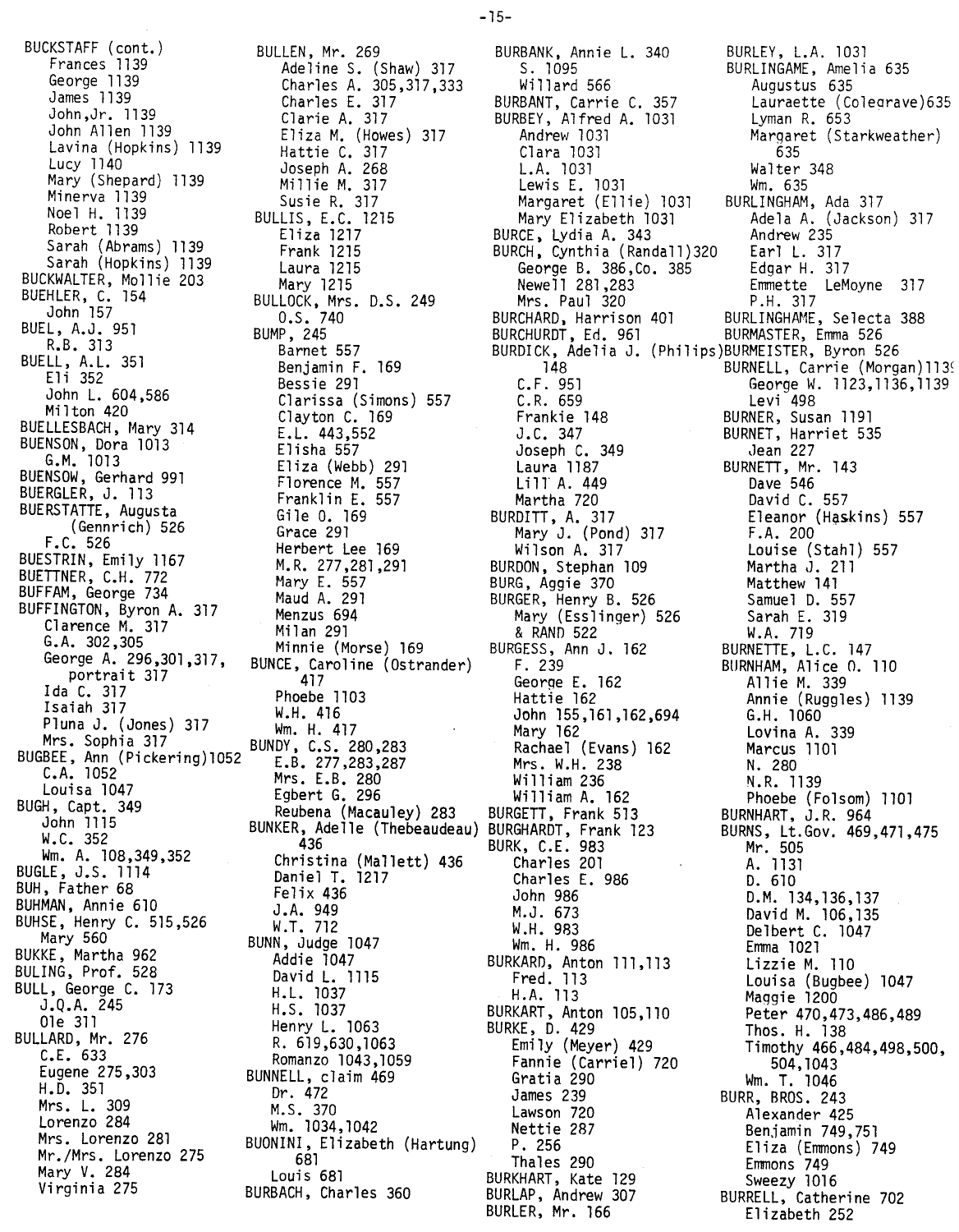BURRITT, G.R. 370<br>BURROUQUE E C. 8  $\frac{1}{2}$ BURROUGHS, E.S. 317 11.J. 499<br>Doug BURROWS, Juliette 635 Lucy  $\frac{1}{2}$ Samuel 217 BURRY, W.A. 276 Wi11iam A. 282 BURS, Mary E. 365 BURSCH, Catherine 432 DURSDAL, C.S. 004<br>Burgell – – – BURSELL, Eva F. 251 Henry 251 James E. 251 Mary A. (Crow) 251 William Dunn 251 BURT, A.W. 67 Carson Otto 1204 Celeste E. (Jersey) 1204 Elizabeth (Jones) 1204 F.W. 1201 Frederi ck W. 1204 Frederick Wm.,Jr. 1204 Fredericka W. 1204 George 310,317 Harriet A. 1204 James W. 349 Jessie Eva 1204 John 154 Walter Edwin 1204 Wi lliam 154 William Hubbard 1204 Wm. Wallace 1204  $BURICB$ , G.W. 136 Huldah 1213 BURTIS, Daniel H. 261 BURTON, Mrs. (Partridge) 1075 Anna 959 Barbara 959 Barney 959 Dora 415 Elizabeth 959 George F. 317 George Howard 317 Hugh E. 420 Isaac 959 Jacob 959 Jesse G. 317 Louie 959 Maria J. (Irvine) 317 Mitche 11 959 .S. 494,500 Sally (Jacobs) 959 amuel 959 Wm. 420 William K. 317 Wi 11iam R. 420 BURTS, H.A. 1169 BURWELL, Mary Ann 558 s. 1026 BURY, Frank 378 Nellie M. 378 William A. 289 BUSCH, Mary A. (Schnider) 263 Stephen 263 BUSDECKER, Henry 168

 $\bar{z}$ 

BUSH, Mrs. Celestia 387 Elbert 640 Emma 643<br>George W. 640 George W. 040 harvey 043,031 Hobart 734 Mary 643 Mary E. 640 Nettie 640<br>Nicholas 347 Nicholas 347 Orris K. 040  $S.R. 282$ Sophie 689 Ursula (Graves) 640 015u.u<br>Wm. 628,640 BUSHELL, W.W. 279 BUSHEY, John B. 605 Mary J. (Blom) 605 BUSHMAN, Sophia 706 BUSHMANN, Mary 434 BUSHNELL, Rev. 247 Ervie 1184 H .W. 199,953 Linnie A. 1184 Marcy (Taylor) 1184 Mary (Bidwell) 1184 Mary (Bradish) 1184 Milo C. 1183 BUSHOWARD, Lydia 1032 BUSS, Phoebe A. 244 BUSSELL, C.E. 240 BUSSY, Fred H. 218 Frederick 196 BUSWELL, Belle (Carpenter) 1027 Clara L. 1027 S. 1027 Sil as 1022 BUTCHER, Anna 532 BUTLER, C. 488 C.P. 719 D. 119 Daniel 105,119 David S. 740 F.P. 380 Miss G.M. 320 Ira 347 J.D. 203 James 522 James D. 34 M.T. 162 R.D. 1020 Sara .J. 248 Saul 110 W.H. 347 W.S. 119 William 361 Wi 11iam S. 119 BUTTER, Ida 568 BUTTERFIELD, Bradly 317 .Carrie 1202 Eliza (Buckley) 317 Mary E. 649 W.E. 317 W.H. 1026 BUTTON, Be11 649 Frank F. 649 Miss J.D. 423 Jessie 649 Josephine 649 Julia 649

BUTTON (cont.)<br>
M.M. (Wheaton) 649 Emma 750 M.M. (Wheaton) 649<br>Mary 629,649 Mary 629,649 Wm. A. 1211 Ulysses 649 Wm. F. 121 BUTTRICK, BROS. 505 CALDER, Emma 767 Commissioner 1132 CALDWELL, C. 1099,110<br>E.K. 1023,1032 Columbus 1074,1101 E.K. 1023,1032 Columbus 1074,1101 Mary Ann (Green) 1139 George T. 1101 Nathan A. 1139 Ida (Taggart) 1099 Wm. 1139 Ida J. (Taggart) 1101 Wm. G. 1139 Ida S. 1101 BUXTON, R.A. 187 John C. 950 BUZZELL, son 206 Joseph 1101 Mr. 493 Mattie (Taggart) 1101 Ada 206 Minnie L. 1101 Eva 206 Otis L. 1101 Frank M. 206 Sylvester 972 Mary M. 218 Tyler 1075,110 Thurza (Coleman) 206 Warner F. 1101 BYRNE, John 551 CALHOUN, George A. 765 ... 1205<br>Michael 1015<br>BYRNES, A.M. 768<br>Anna (Strete) BYRNES, A.M. 768 Edna M. 1140 Anna (Stretch) 768 G.H. 1082 Mary A. 327 George 1104 Rufus M. 768 George H. 1076 BYRNS, Oscar 686 Helen (Riker) 1140 CADLE, Richard F. 97,114, Hiram 544 116 Nana P. 1140 CADMAN, Carl 749 P.N. 550 Jennie (Angell) 749 Wm. 1191 John 740,749 CALL, A.P. 659 Leda I. 749 Thomas W. 105 Percy V. 749 CALLAHAN, Charles 748 CADOT, August 77 Denton J. 318 CADOTT, 194 Ellen 688  $\begin{array}{ccc}\n\text{L} & \text{L} & \text{L} & \text{L} & \text{L} \\
\text{Charlotte} & 219 & 3.6 & 303,318,334 \\
\text{Michael} & 219 & & \text{James} & 134\n\end{array}$ Michael 219 James 134 CADOTTE, M. 63,80,269 Jonathan G. 296 Benjamin 269 Kate Gardner 318,334 CADY, Mr. 300 Maria S. (Johns) 318 A.G. 1196 Mary (Phillippi) 162 A.L. 1039 Stephen 162 Adelia (Pride) 1002 CALLAN, John 548 Charles M. 1002 CALLENDAR, Henry C. 424 Charles O. 1002 Ida (Tiffany) 424 Edward 969 CALLON, John 444,547 Elisha 643 John T. 572 Elizabeth 969<br>H. 298 John T. ,Jr. 572<br>Martha (Welland Harry P. 148 Mary 558 Loretta L. (Johnson) 148 Nellie 572 S.A. 1183 Wm. 557 Sarah 573 Wm. A. 558 William 277 CALLOWAY, Samuel 236 CAESAR, Amanda 206 CALQUIN, Elfrena (Hunting-Charles 206 ton) 324 Christina (Danielson)206 CALVERT, Alfred 571,698 Ernst 206 Annie (Woodley) Griggs Gus. 206 318 Jennie 206 Charles M. 318 CAFFERY, Isabella 557<br>Margaret (Kane) 557 Margaret (Kane) 557 Eliza (Baker) 571 Mary B. 557 Harry H. 571 Richard F.  $557$ Thomas F. 557 Josiah G. 669 CAHILL, Margaret (Hazard) CAMERON, claim 469 749 Judge 475 Martin 327,749 Mr. 465 Rev. 1203

CALKINS, Alton J. 1139<br>Cyrus 1139 Martha (Welland) 572 Nancy (Atcharson) 557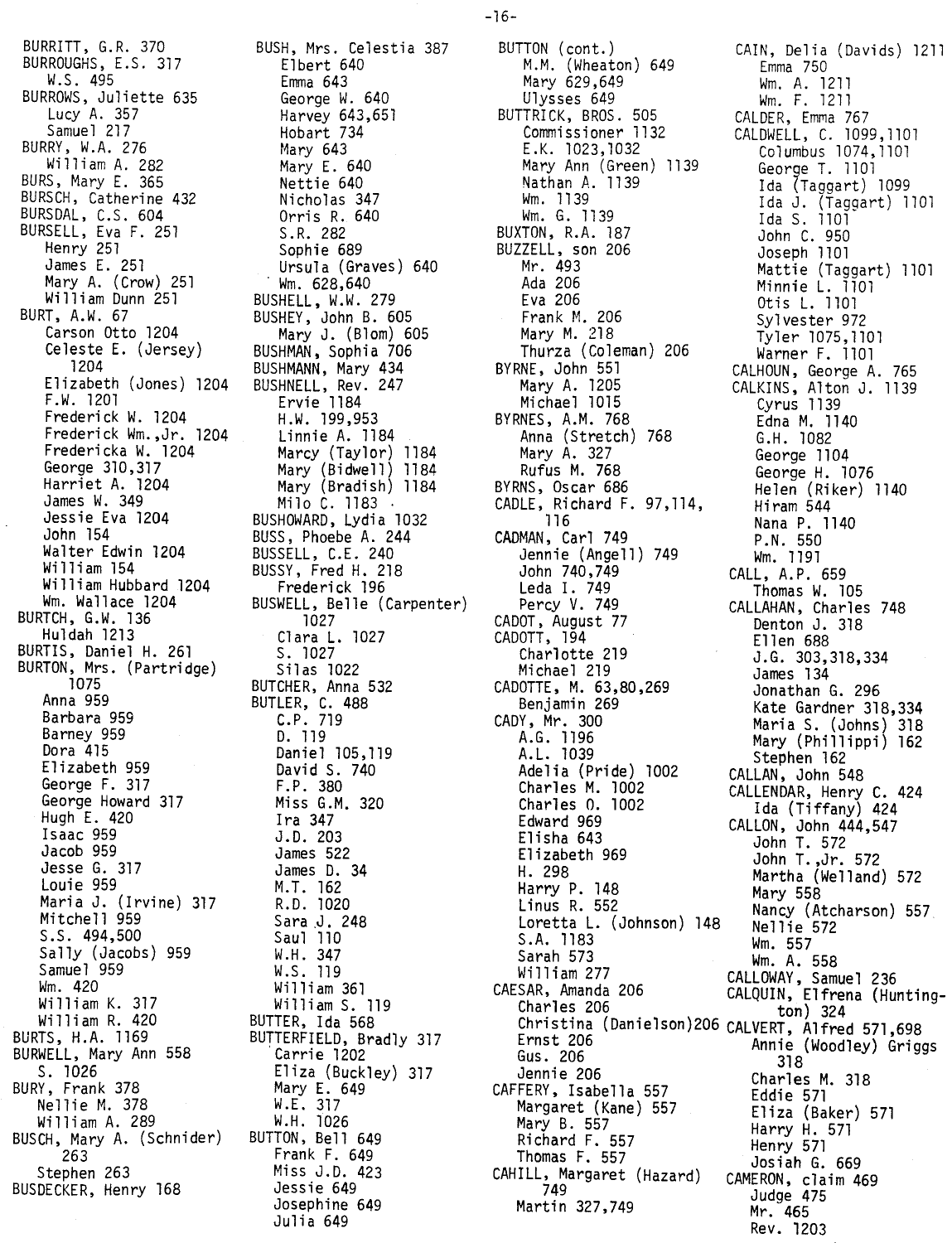CAMERON (cont.) CAMPBEll (cont.) A. 495 M.H. 1055 Charles 1035,1043 Margaret 749 Mrs. Charles 1043 Mrs. Margaret 449 D.D. 487 Maria 264 Daniel 508 Martha 149 Donald 472 Mary E. 411 Emma (~ Clayton 472 Mary (Smith) 149 Fannie 1140 Matt. 729,737,757 George H. 1130 May 240 George W. 1140 Myra (Youmans) 240 Harry B. 1140 Neill 240 J.H. 953 Peter 1032 J.J. 1167 Mrs. Peter (Cone) 1032 J.W.1206 R.236 Jane (Williamson) 1140 R.D. 339,345 Jane C. 1140 Robert 139,149,1127 Jessie (Williamson) 1140 Rosa 139 Jessie B. 1140 Rosiel D. 339 John J. 1140 Stephen 339 Mary 328 William 236,238,240 Mary (Tibbets) 1206 Wm. W. 735 Peter 463,475,505,472 CAMPION, Ellen (Callahan) Truman 660 688 CAMM, James 108,134 James 688 Thomas M. 105,138 CAMPMAN, Julia 244 CAMP, C.W. 978 CANDELL, Henry S. 612 Daniel L. 1037,1038,1040 CANDIE, W.L. 11& Miss O.L. 1052 W.S. 118 Orrin S. 988 CANE, Peter 729 CAMPBELL, Amelia C. 339,345 CANFIELD, Mrs. D.F. 252 Barbara (Kipp) 749 E.H. 631 Blisch 149 Emma (Johnston) 252 C.A. 72 F.Antes 385 Carrie 149 Ira D. 385 Charles A. 70 Philo 280 Charles R. 339 CANNIN, Julia E. 1010 Clara 638 CANNING, Catherine (Farrish) Cornelia (linderman) 339 1205 Cornelia C. 339 CANNON, George H. 588 D.M. 1130 J. 416 Daniel 728,729 Lucius 296,693,694 E.D. 486 Maggie E. (Taylor) 445 Elvira 149 W.H. 443 Eugene 149 William H. 445 F.E. 651 CANON, Frankie 240 Fannie 149 Henry 240 Frank R. 339 J.D. 240 Gavin 749 J.F. 233,240 Gertrude (Woodbridge) Jimmie 240 1032 Kate C. (Rozell) 240 Hannah 149 Libbie 240 Hannah M. 606 Nellie 240 Harriet C. 339 W.H. 439 Hattie (Tyler) 70 CANTERBURY, J.W. 1060 J.D. 1130 CAPEN, Mariette 1088 J.J.572 CAPIN, Father 433 J.M. 733 CAPRON, E.W. Co. 203 James 149 0.H.1189,1190 James H. 339 CAPSON, Otis H. 350 Jennie 721 CAPSTACK, 495 Jessie 240 CARABIN, Mrs. 113 Joe H. 69 Louis 110,124,143 John 108,449,737 CARBONNEAU, Pierre, Jr. 103 John ,Sr. 149 Pierre, Sr. 103 John C. 749 CARD, (Smith) 472 Joseph 149 A11yda 206 Joseph H. 82 Charles 206 Julia 400,413 Edward 206 Lewis 149 lucy J. (Sheldon) 206

Lewis Ellis 70 Otis L 206

CARD (cont.) W.H. 498 W. L. 472 W.S. 628 William 481 CARDIN, G. 1202 John 1202 CARDINAL, Simon 198 CAREL, John 429 CAREY, BROS. 355 Anna (Harris) 681 J.W. 440 James 355 John 1059 John B. 681 John W. 311 Mahala 639 Margaret (Elroy) 355 May L. 681 Orrin B. 681 Wi11iam 355 CARGALl & VAN VALKENBURGH 342 CARGILL, Mr. 419 Addie 635 Charles J. 635 DanielM. 635 Emma 635 Etta 635 Frankie 635 George W. 635 Juliette (Burrows) 635 Louis G. 635 Minnie 635 Nellie 635 01ive A. 635· S.D. 120 & VAN VALKENBURG(H)133, 136 W.W. 120 CARHART, Allen R. 1047 Andrew R. 1047 Edward A. 1047 George W. 1047 Isaac D. 1047 Jennie (Hope) 1047 tARISCH, Annie (Beh1mer)166 C. 166 Edward 166 Emi1 166 George 166 Lena 166 CARLETON, Newell 384 CARLI, Dr. 723 CARLIS, Susan 1057 CARLISLE, Emeline (Davis) 749 H.W. 698 James H. 749 CARLSON, Anton 317 Bertha (Baar1i) 317 Chris 302 Christian 317 Sigwart 317 CARLTON, Col. 471 Mrs. Col. 270 & DIXON 236 Eme1yn J. 487 George 481 T.V. 238

CARMICHAEL, Rev. 627 J.H. 140 Joseph 627 Thomas 296 CARNES, Kittie 638 CARNEY, Agnes 381 F. 586 Francis 381 Fred 581,586 M.F. 368,380 Mary 381 Winifred L (Owens) 381 CARNWELL, Ann (Palmer) 243 CAROTHERS, Matilda 639 CARPENTER, (Johnson) 14i A.A. 586- Albert 248 Allie M.V. 248 Alma L. 248 Asa 973,1008 Augustus A. 603 Aurelia (Couse) 575 Mrs. B. 148 B.F. 202 Belle 1027 C.W. 232,246,248 Charles 237,283 Cora C. 248 Delia 415 Mrs. E.H. 247 Rev. E.J. 1203 Eliza (Begley) 247 Esther (Rowe) 283 Florence 575 Frances O. 247 Fred 283 Freddie 575 George N. 248 Harriet (Wilson) 1008 Henry 367,733 Ida M. 248 J.B. 249,575 J.E. 553 James B. 740 John P. 248 Kirby 602 Lizzie 416 Mary 283 Mary L 248 Matt H. portrait 327 Merta J. 248 Mirriam 1009 Newton F. 283 01ive F. 248 Robert 632 S.A. 191 S.D. 1133 S.J. 1201 S.N. 78 Sarah E. (Pinkston) 248 Stephen J. 734,735 Sydney B. 735 CARR, Rev. 471 Abe 402 Diana 1114 George 953 Gertie 381 I.W. 958 John H. 660 L.G. 115,145 Mary 1022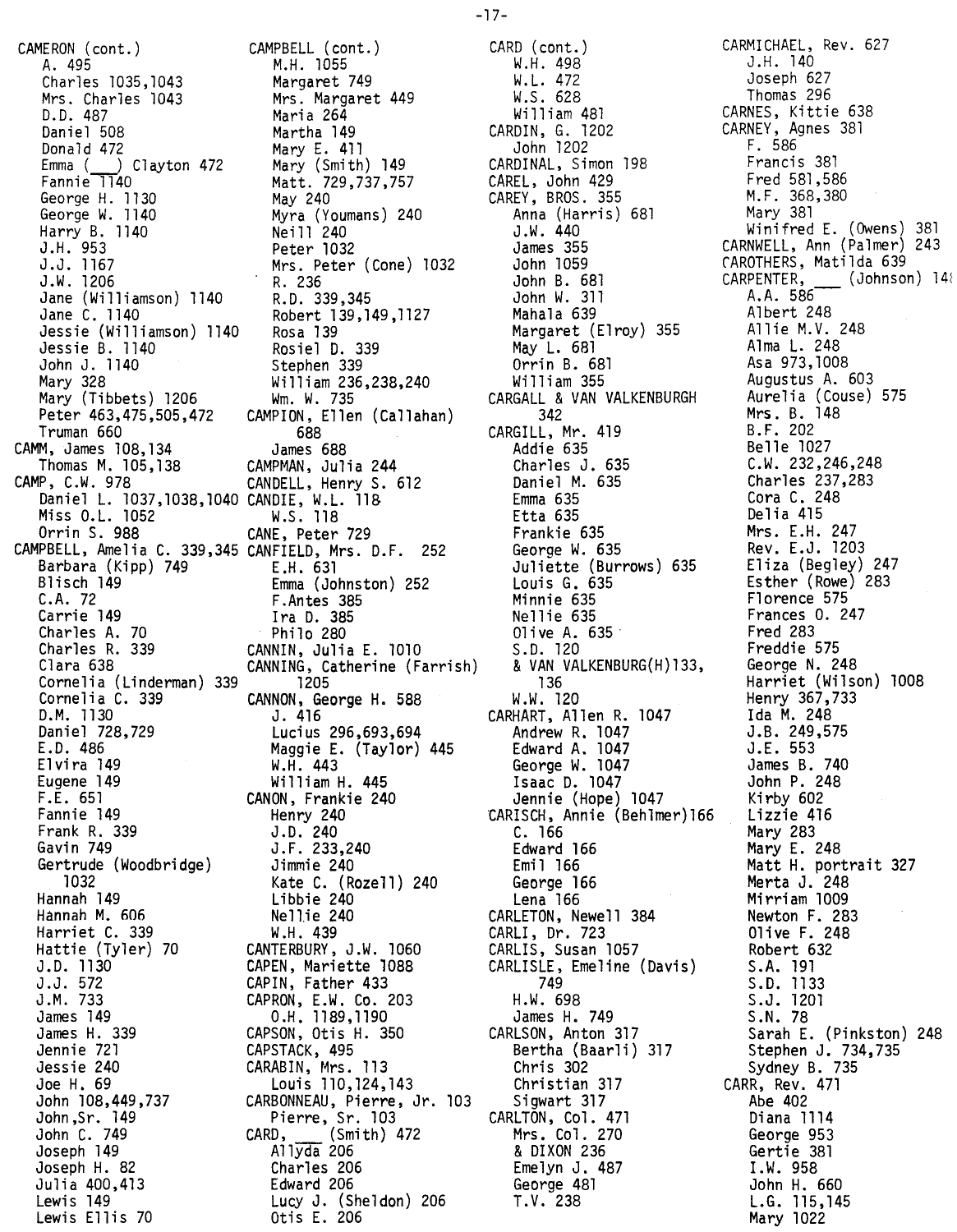CARR (CONC.) W.C. 1107<br>... 270 W.F. 379,381 CARREL, Husk 472 CARRIEL, Fannie R. 720 CARRIER, Lamira 388 Nelson 641 CARRIGAN, Father 370 CARRINGTON, Thomas 81 CARRISCH, Margaret 167 CARROLL, Rev. 675 Annie 206 Frances 206 Ida 206 J.P. 1020 James 206 Jennie 206 John 206 John P. 972,1002,1021 Lottie 206 Mary H. (Donaldson) 206 CARTWRI GHT, 730 Roger 206 Teresa (Mooney) 1021 Thomas 963 Thomas W. 206 Winnifred 206 CARRUTH, O.P. 690 CARSON, Mr. 291 Belle 32 EATON & WALES 291 Fannie 32 Jessie 32 Kate 32 Mary 32 wary E. (Smith) 32 William 32,274,277,305, portrait 318,645 William,Jr. 32 CARSTEN, Emma 1028 Henry 1028 John 1027 Mrs. John (Schwartz) 1028 Levi 1028 Lillie 1028 Mena 1028 Rosa 1028 Tena 1028 Theodore 1028 CARSTENS, John 1026 CARSWELL, Helen S. 110  $\lfloor$  (Runnels) 187 CARTER, A.C. 373 Mrs. A.C. 375 Abigail (Cooper) 375 Alice (Turner) 378 Alta A. (Briggs) 375 Al vin 1043 B. F. 187,1131,1142 B.M. 373,375 Benjamin 284 Benjamin F. 178 Carol (Gibbs) 1185 Charles 206,1184 David 375 E.D. 245 Frank 284 H.W. 685 Herman 375 Holland 59 J.J. 283 James E. 693

CARTER (cont.) Jane (Yoe) 284 Jennie 284 John 284 Jonathan 375 Joseph 206 Josephine 206 Lewis 59 Lillie A. 375 Margaret 206 Margaret (Allard) 206 Mary J. (Langham) 284 Mary M. (Carter) 375 Mrs. Nelson 378 Prone 206 Theda 375 Theodore 373 W. R. 347 Winnie M. 375 CARTHAUSER, Selmar 165 Amos 741 Ettie 226 David J. 226 David W. 226 Frank O. 226 H.May 226 Isaiah 741 Martha J. (Putman) 226 Paul H. 226 S.Be11e 226 St.Clair 226 CARVER, Jonathan 51,54,93, 95,293,454,722 Peter 698 CARY, Alice 1005 Catherine 1140 Clara M. 206 Eliza 1048 Eugene 974 Luther 972 Mary C. 1175 Mary G. (Cruttenden) 206 Tracy Morgan 206 CASCADEN, Mrs. 705 CASE, C.C. 110 Carrie E. (Temple) 377 Charles 633 Cordelia A. (Smith) 319 LF. 711 Edwin L. 391 Henry C. 391 M.Eugene 391 M.H. 390,391 Mrs. M.H. 377 M.Louise 391 S.S. & SON 391 Theo. G. 102 Timothy 102,123,136 Walter 1183 William 375-76,390 CASEY, Father 370 Charles 1140 Edward 1140 Eliza (Delaney) 1140 George 1140 John 647,965 Mary M. 1140 Pat. 733 Robert 1140 Sarah E. 1140

CASGRAIN, W.T. 254 CAWLEY (cont.)<br>CASH. Col. 641 Emily L. 240 CASH, Col. 641 Emily L.<br>
Adelbert B. 381 F.G. 240 Adelbert B. 381 F.G. 240<br>Charles F. 381 F.Walter 240 Charles F. 381 F.Walter<br>Georgia (Surdam) 381.642 Frank 234 Georgia (Surdam) 381,642 Frank 234 Jessie M. 381 Jane E. 240<br>John Avery 381 Samuel G. 240 John Avery 381 Samuel G. 240 W.H.H. 381,642 Sarah E. 240 William N. 381<br>CASHEL, Andrew 155 CASHMAN, W. 109<br>CASKEY, E.C. 631 CASS, Catherine (Pitkin) 318<br>George W. 268, 269 Mrs. J.C. 310 CEASAR, C.J. 200 J.E. 335 CENTRALIA 1199, 1207 Louis 79<br>
CESAR, 01ivia 133<br>
SELMAN, R.J. 637 CHADBOURN, C.L. 338 CASSELMAN, R.J. 637 CASSODAY, J.B. 254 1087<br>CASTERLINE, G.W. 547 Winsell 1083 CASTERLINE, G.W. 547 Winsell 1083<br>CASTERSON, Emily E. 1140 CHAFEE, Calvin 1118 CASTERSON, Emily E. 1140 Isabella (Lawson) 1140 Frank 1118,1119 Joseph 1140 Franklin 1119 Wm. E. 1140 Leonard 1119 CASTLE, B.J. 403,406,407, Letta 1119 CASTOR, Elizabeth 355 Maggie (Wiley) 749 CASWELL, Allan 1140<br>Mira 241 CATCHPOLE, Rev. D.G. 408 CHAFFEE, Charles 422,740, Rev. L.G. 423 749 CATE, Judge 1075 M. 950 Mrs. (Brown) 747<br>Albert G. 749 Annie 749 318 George W. 544,740,749, Henry C. 318 Georgie 749 1184 Henry 570 Frank 1184 Lavara (Brown) 749 George 1184 Lucy (Wadleigh) 749 Grace 1184 Lynn B. 749 John 1184 Ruth 749 CHALMERS, Jane 1113 CATHOLIC CH. GR. R. 1204 CATLIN, D.E. 734 Aaron C. 1019 F.P. 947,949 Albert C. 1019 George 123 Frank 735<br>James 363 G.H. 277 John 55 Henry 1019 S.T. 724 J.W. 1111 Samuel T. 950 Luther M. 1019 T .B. 123 Milo 1018 CATZENBERGER, B. 717 Miranda 1019 CAUL, Tip 444 Moses 1019 CAVANAGH, James 1159 Sarah A. 649 Nellie (Parkinson) 1159 Selah 492,501,620 CAVANAUGH, J. 277 W.J. 1076,1080,1083 Mary A. 210 Wm. H. 424 CAVENAUGH, M. 1213 CHAMBERLIN, Mrs. A. 284 *CAVIOT,* Nicholas 597,581 Alice E. (Black) 318 CAWLEY, Annie (Clark) Belle (Parker) 284 Thomson 240 C.A. 305,318 Annie A. 240 Daniel P. 284

CAYO, Adeline (Valley) 660<br>Edward 660 CAYTON, Mrs. James 343<br>Laura (Mitchell) 343 CAZNOBIA, Martial 195 J.D. 1083 CENTRAL HOTEL,MSFLD. 1212 Josiah E. 318 CENTRALIA ENTERPRISE 1197 CENTRALIA FLOUR MILLS 1208 Richard 624,627 CHADY, Mary (Thompson) 1083,<br>SODAY, J.B. 254 1087 Eusebius 1140 Caroline (Whitmore) 1119 Catherine E. 1119<br>Frank 1118,1119 Mabel 749 Tamer (Rozelle) 1119 CHALES, Flora E. (Nauman) Georgiana 318 760 CHALLONER, Addie (Hicks) G.H. 277 Samantha (Townsend) 1019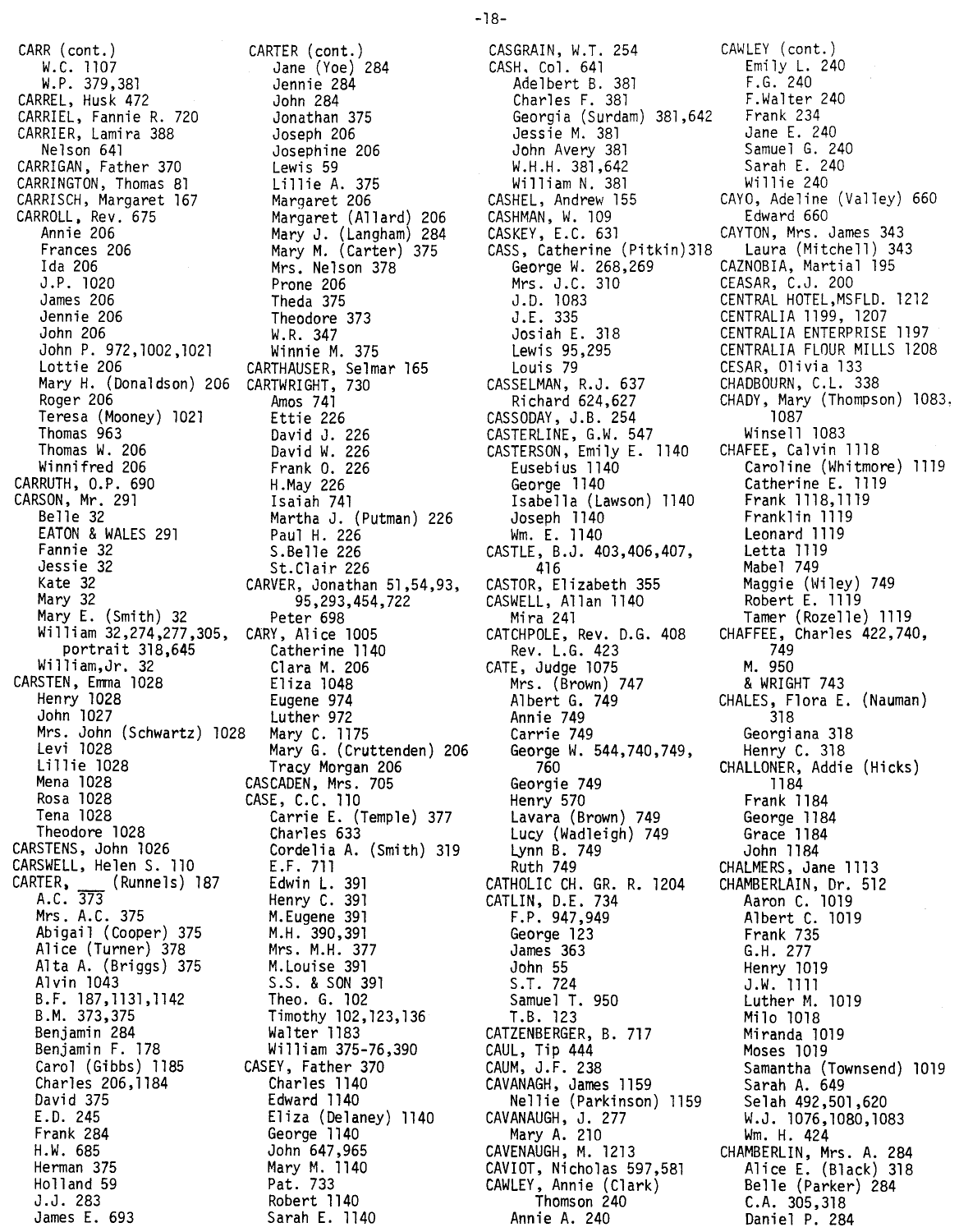CHAMBERLIN (cont.) Daniel P. 292 Edgar T. 354 Eliza (Basford) 354 Frank 292 Franklin 354 G.H. 284 George 291 George H. 292 Jehie11 W. 292 Marion H. 1116 Nancy (Weston) 292 Nettie 292 Sarah (Hibbard) 354 CHAMBERS, Andrew 318 Ida M. 318 James H. 318 Jane (Hanson) 318 Julia 767 CHAMETZKEY, Lawrence 1023 Valentine 1023 CHAMPAGNE, Alice G. (Coon) 445 Marie E. 445 P.B. 439,445 Percy B. 445 CHAMPIGNE, 543 CHAMPLAIN 451 Samuel 37 CHAMPLIN, Cora H. 423 Ella J. 419 Ellen J. 423 Frank P. 423 Mrs. Harriet 423 Hiram H. 423 P.M. 423 Porter M. 423 CHANALL, Thomas property 265 CHANDLER, Miss 1096 A.B. 1002 A.H. 1076,1101 Augusta 607 C.F. 977 Caleb W. 410 Daniel O. 445 Edna J. 666 Emily S. (Prevo) 445 Florence 750 Fremont E. 1101 Garfield 445 George W. 410 H.H. 443,446,449,572 Harriet (Woodworth) 410 Henry H. 445 J.A. 633 J.W. 1074,1101,1107 James 399,410 Jane A. 410 Jennie 410 Jessie 1101 Joel 666 Julius C. 60 Mrs. L. 321 Lucy (Phelps) 321 Maine T. 724 Mary E. (Stephens) 445 N.V. 739 Nettie 410 S.S. 1076,1107 Virgil 410

CHANDLER (cont.) Ward 399 Wi11ie 1101 CHANLY, Elizabeth 356 CHAPEL, Jane E. (Watson) 430 John 361 John L. 429 S. 426 CHAPELL, Cora B. 1189 Lester E. 1189 Margaret E. 1189 Minnie E. 1189 Norman A. 1189 Roy L. 1189 Sarah (Foster) 1189 Susan J. 1189 CHAPIN, Mrs. 740 David 284 LD. 178 Elnora E. (\_\_\_) Morgan 284 - Rev. J.E. 1171 Melissa 1186 CHAPLIN, Wm. 973 CHAPMAN, A. 709 Abby A. (Wheelock) 124 Benjamin 312 C.L. 1162 C.P. 306 Charles 104 Charles B. 205 Clara 410 Cornelia B. (Gilman) Mickles 318 David 284 E.J. & CO. 419 Eliza 1046 Ella (Champlin) 419 Ellen (Champlin) 423 Eveneene 410 F.P. 953 F.R. 410 Florence B. 205 Frank B. 952 Frank P. 953 Freddie R. 419 G.B. 306,307,322 George B. 318 Mrs. George B. 309 George W. 302 H.W. 105 Henry H. 124 J .G. 305 J.R. 406 James 69,83,portrait 83 Jennie 284 John 597,615 Lenora 652 M.J. 423 Maria (Sage) 597 Marshall J. 410,419 Mary (DaVidson) 124 r1audA. 597 N.C. 305 Nelson C. 312 Miss P.M. 1141 Paul M. 419 Richard 597 Sally 318 Sarah (Nichols) 410 Sarah G. 1151

CHAPMAN (cont.) CHAUNCEY, J. 462 & SHOOP 292 CHEBUL, Father 63,68,81 Sidley 318 CHEENY, Bonnie (Richards) Thersa A. (Bell)  $205$  651 W.W. 55 Devitt 651 Wm. 105,123,portrait 123,CHEESEBRO, Miss 180 652 CHEEVER, Wm. G. 719 CHAPPEE, Louis 577 CHENEVERT, A. 1042 CHAPPEL, Thomas J. 959 Emma 1172 CHAPPELL, Caroline (Fowler) J.E. 1172 1052 Mary (Newton) 1172 Darious O. 1051 CHENEY, D.O. 635,637,639 Robert 134 Mrs. D.O. (Schaler) 635 CHAPPIEU, 601 David W. 635 Louis 578 Huldah 357 CHAPPIN, 94 Lydia 1117 CHAPPLE, Alfred 1132 Lydia A. 635,637 CHAPTERSON, Miss L.E. 242 Mary 750 CHARBOUNEAU, A.Theodore Mary (Ryan) 635 1140 Rufus 105 Catherine (Cary) 1140 CHERRIER, Alice 206 Mary F. 1140 Charles 206 Peter 1140 Emily 206 Thomas P. 1140 Frank 206 CHARDON, Jean Bapt. 87 John 206 R.1. 87 Louis 206 CHARITON, Rev. 421 Lucy (Larivier) 206 CHARK, E.G. 544 Peter 206 CHARLES, M.M. 546,552 Timothy 206\_ Milton M. 543 CHESBORO, Nichblas 176 Wm. 738 CHESLEY, E.R. 666 CHARLESWORTH, 687 Isabel (Crawford) 1083 CHARLEVOIX, Father 45,87, J. 1076 91 James A. 1082,1083 CHARLSEN, Andrew 258 P.A. 1076,1081,1083 Carl L. 258 Peter 1083 Caroline (Knudsen) 258 CHESTER, Mary 1116 Louis 258 O.B. 379 Louisa 258 CHESTNUT, Sophia 596 Matilda 258 CHEVERAUX, Milch 311 CHARNLEY, BROS. 259 CHEVEVERT, A. 1034 CHASE's camp 269-70 CHEVINGNY, Arthur 206 CHASE, A.R. 95 Joseph S. 206 Ann (McClure) 141 Zellie(Kissel) 206 B.F. 234 CHEYNOETH, John T. 68 Charles W. 203 CHICKERING, Annie A. 319 E. 269 CHIHACHEK, Frank 428 E.R. 740 CHILD, Charlotte C. Elizabeth 1140 (Sessions) 354 Ellen (Richards) 1140 Frederick 354 Francis 1140 Harry G. 354 Frank 1025 Herbert W. 354 George 1140 Hiram A. 354 Ida 1140 Juliet C. (Allen) 354 J.A.379 CHILDS, Col, 1194 James 1127,1139,1140 A.F. 619,627 James T. 1140 A.M. 309 Mrs. Joseph 1047 Avery 1007 Julia 147 Della 951 Leorr 1140 Ebenezer 55,95-97,105, Lucy 1140 106,516 Lucy (Buckstaff) 1140 F.A. 620 Mary 1140 Garrit P. 318 N.B. 141 H.H.L. 631 Nellie 244,1140 J.H. 951 O.B. 462 CHILHAUER, Joachim 181 O.F. 1123 CHILSEN, W.H. 673 Otis 1140 CHINN, S.W. 305 Salmon P. 428 CHIPMAN, W.F. 1114 Sarah 1150 CHISHOLM, LA. 658 Wm. 1140